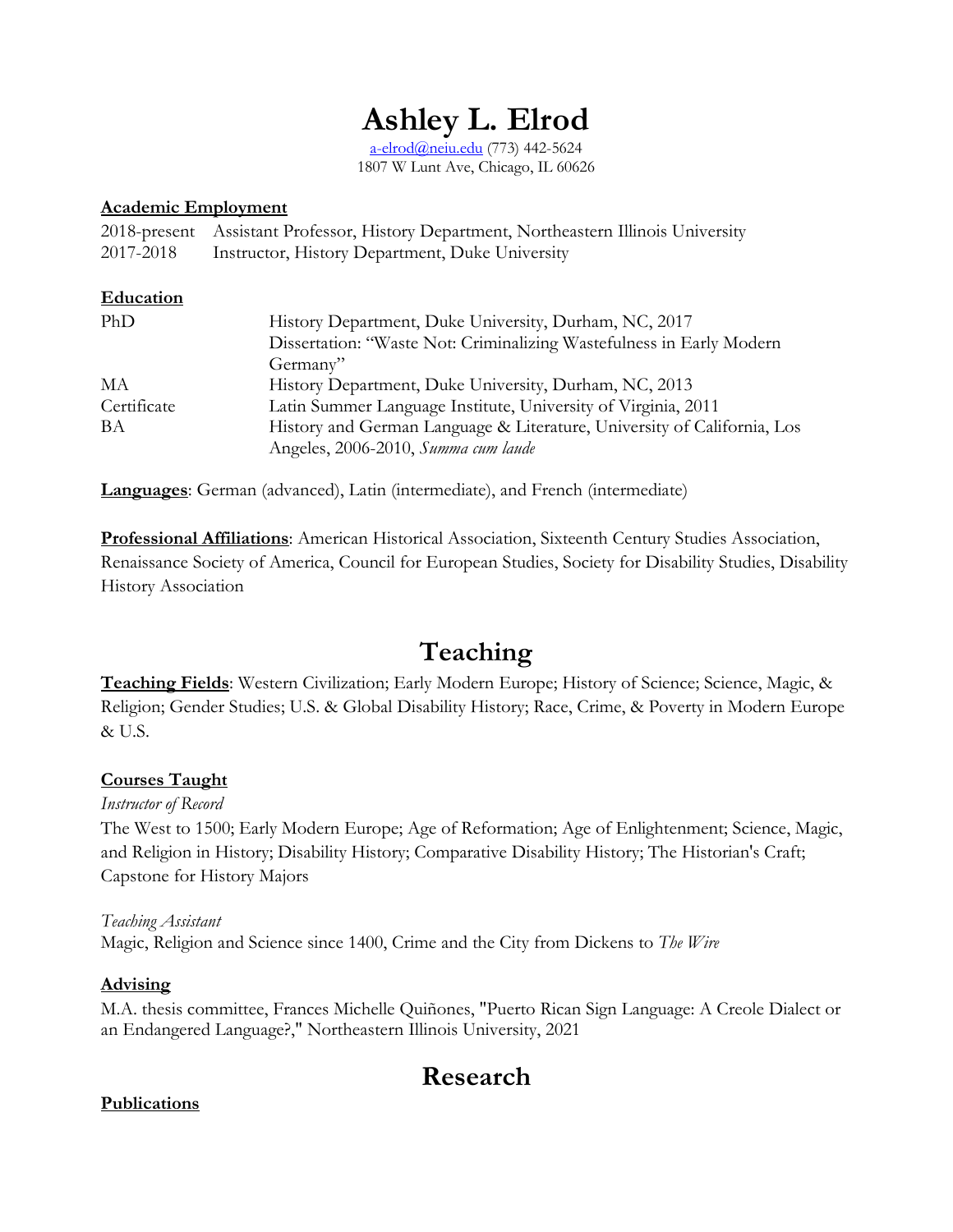- 2022 "'Moral Madness': Representations of Prodigality, Disability, and Competence in German History," in *Disability in German-Speaking Europe: History, Memory, and Culture*, ed., Linda Leskau, Tanja Nusser, and Katherine Sorrels (under contract with Camden House as of June 2020; volume out for peer review as of Sept 2021).
- 2020 Review of *The Revolt of Snowballs: Murano Confronts Venice, 1511* by Claire Judde de Larivière, *Renaissance Quarterly* 73.2 (2020): 669-671.
- 2019 "Denouncing the Spendthrift: Debating Social Identity in the Court of Law and Public Opinion," in *Names and Naming in Early Modern Germany*, edited by Beth Plummer and Joel Harrington (Oxford, UK: Berghahn Publishers, 2019).

### **Translations**

2016 With Hole Rößler: Joseph Furttenbach, *Codex iconographicus 401* (ca. early 17th century) Hybrid online and print publication of Furttenbach's seventeenth century text on early modern theater techniques, 2016. Featured at the international workshop, "Technologies of Spectacle: Knowledge Transfer in Early Modern Theater Cultures," University of Amsterdam, School for Cultural Analysis, November 14-15, 2015.

## **Presentations**

## **Pedagogy**

- 2021 New Faculty Orientation Lunch and Learns, Northeastern Illinois University, November 12, 2021.
- 2021 "Validating Learning Differences: Re-Thinking What it Means to Make 'Reasonable Accommodations' for Learning Disabilities," Faculty Institute: Advancing Student Success Through Culturally Responsive Pedagogies," Northeastern Illinois University, August 18, 2021.
- 2021 "Cultivating DEI Initiatives in Curricular Governance, Pedagogical Development and Beyond," Faculty Institute, Northeastern Illinois University, August 18, 2021.
- 2021 "Careers for Historians: Tracking the Tenure-Track," roundtable, Duke University, April 19, 2021.
- 2021 "Cafe Conversations: Addressing Whiteness in Academia," co-facilitator, Northeastern Illinois University, December 11, 2021.
- 2021 "Moving Toward Syllabi that Serve Our Students," co-facilitator of online workshop series, Northeastern Illinois University, August 19, 20, and December 3, 2021.
- 2020 "Universal Design for Learning (UDL) Remote Learning Tips," Teaching and Learning in the Age of Agency series, Northeastern Illinois University, July 21, 2020.
- 2019 "Language, History, and Representation," roundtable at Disability in the Disciplines Conference, Duke University, April 25-26, 2019.
- 2018 "Teaching Race, Gender, Sexuality, and Disability in Early Modernist Classrooms," roundtable at Sixteenth Century Society Conference, Albuquerque, NM, November 1-4, 2018.

### **Research**

- 2021 "Visual Judgment in the Early Modern Period," roundtable at the Renaissance Society of America Conference, April 15, 2021 (conducted online due to COVID-19).
- 2019 "Debating Incompetence: Law and the Lived Experience of Disability in Early Modern Germany," Experiences of Dis/Ability from the Late Middle Ages to the Mid-Twentieth Century, Tampere, Finland, August 21-23, 2019.
- 2018 "Prodigal Sons, Prodigal Fathers: Litigating the Crime of Wastefulness in Sixteenth- Century Germany," Sixteenth Century Society Conference, Albuquerque, NM, November 1-4, 2018.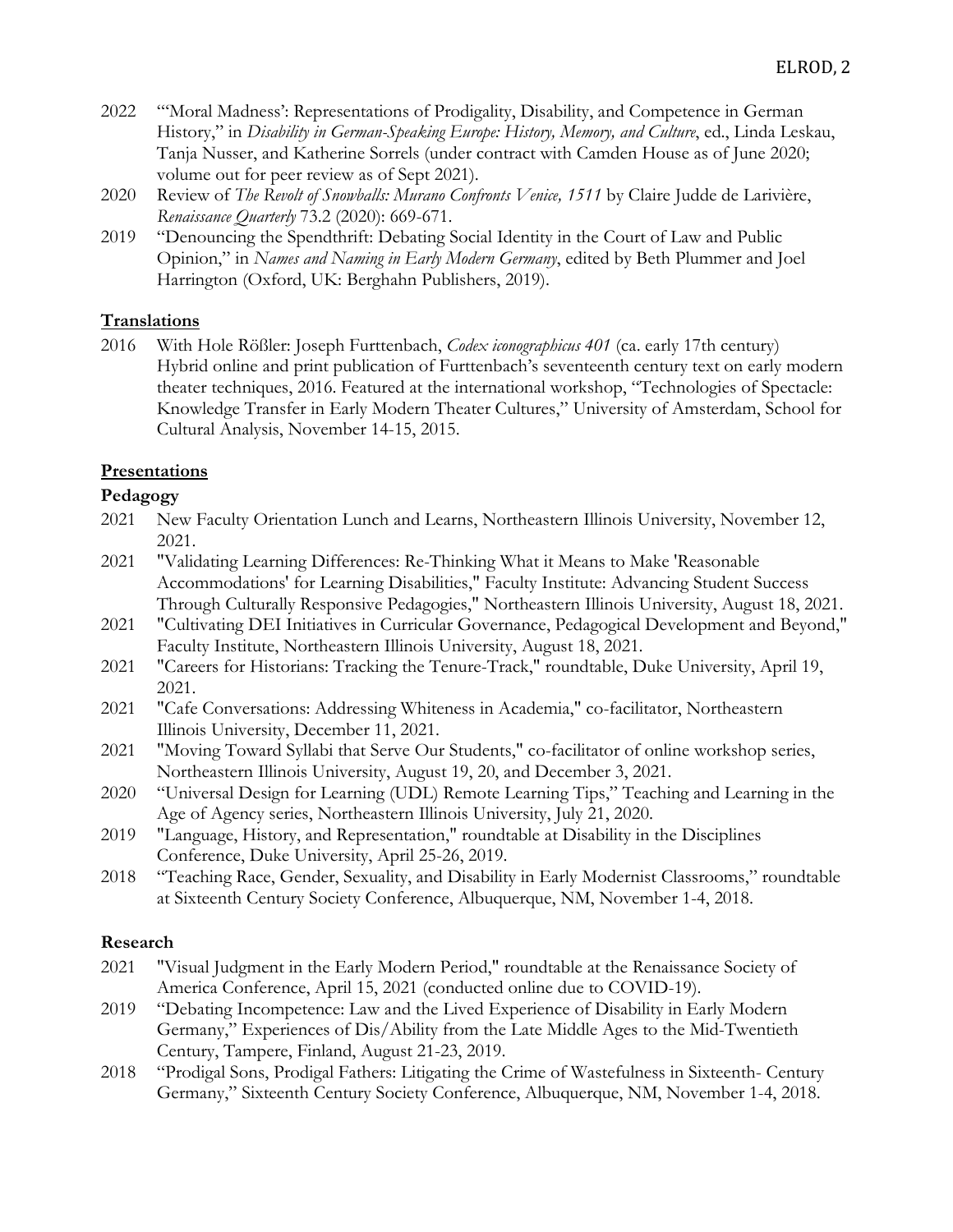- 2018 "Irrational or Just Immoral? Spendthrifts in 19-20th Century Law and Medicine in Southern Germany," 25th International Conference of Europeanists, Chicago, IL, March 28-30, 2018.
- 2017 "Claiming Disability: Debating the Definition of Mental Disability in Civil Suits in Reformation Germany," Sixteenth Century Society Conference, Milwaukee, WI, October 26-29, 2017.
- 2016 "Waste Not: Disciplining Spendthrifts in German Civil Law, 1500-1650," German Studies Association, San Diego, CA, September 29-October 2, 2016.
- 2016 "'Civilly Dead': The Legal Exclusion of Spendthrifts from Southwestern German Communities," Sixteenth Century Society Conference, Bruges, Belgium, August 18-21, 2016.
- 2016 "Defining (In)Capacity: Prodigality and the Restriction of Property Rights in Germany, 1500- 1650," Triangle Legal History Seminar, Durham, NC, April 1, 2016.
- 2016 ""Just like any other citizen": Representing Capacity and (Dis)Ability in Early Modern German Court Testimony," North Carolina Colloquium in Medieval and Early Modern Studies, Durham, NC, February 20-21, 2016.
- 2015 "Widows and Wastefulness: Determining "Competence" and Property Rights in Civil Law." Sixteenth Century Society Conference, Vancouver, Canada, October 22-25, 2015.
- 2015 "'Prodigal Children' in Renaissance Germany." Southeastern Renaissance Conference, University of North Carolina-Chapel Hill, October 2-3, 2015.
- 2015 "'Ob Zeüg wisse waß ein Prodigus seye': Defining wastefulness in early modern southwest Germany." *Frühe Neuzeit Interdisziplinär* (Conference Group for Interdisciplinary Early Modern German Studies), Vanderbilt University, Nashville, TN, March 3-5, 2015.
- 2014 "Visualizing Child-Witches in Seventeenth-Century Cologne," presented at "Historical and Cultural Visualization: Notes from the Field," Visualization and Interactive Systems Rendezvous, Duke University, December 4, 2014.
- 2014 "'Unnütze Leuth': Work, waste, and household politics in the early modern German courts." *Forschungscolloquium zur Geschichte der Frühen Neuzeit*, Freie Universität Berlin, July 8, 2014.
- 2013 "Disciplinary Dialogue: A Panel Discussion on the Shifting Borders of Women's and Gender History." Working Group in Feminism and History, Duke University, Durham, NC, September 27, 2013.
- 2012 "The 'She-Man" at Work: Representations of Gender Transgression in Sixteenth-Century German print." Duke History Graduate Student Association Annual Conference, Durham, NC, March 16, 2012.
- 2012 "'Not educators or nurturers, but rather seducers and corrupters': Schools and Behavioral Reform in the German Reformations." North Carolina Colloquium in Medieval and Early Modern Studies, Durham, NC, February 4, 2012.

#### **Guest Lectures**

- 2021 "Disability & Social Justice," in Justice Studies 101 "Introduction to Social Justice" (Prof. Rachel Birmingham-Hoel), Northeastern Illinois University, October 5, 2021.
- 2020 "Objectivity in the History of Science," in Philosophy 394 "Seminar in Epistemology: Objectivity in Science" (Prof. Stacey Goguen), Northeastern Illinois University, January 29, 2020.
- 2016 "A History of Magic, 1400-1800," in House Course 59.07 "Harry Potter and Christian Thought," Duke University, September 19, 2016.
- 2016 "Disability Rights & the Millennial Generation," in History 171 "Millennial Generation in the U.S" (Prof. Rodney Clare), Elon University, February 29, 2016.
- 2013 "The Secret World of an Unwanted Child," in History 221A "Microhistory" (Prof. Thomas Robisheaux), Duke University, February 20, 2013.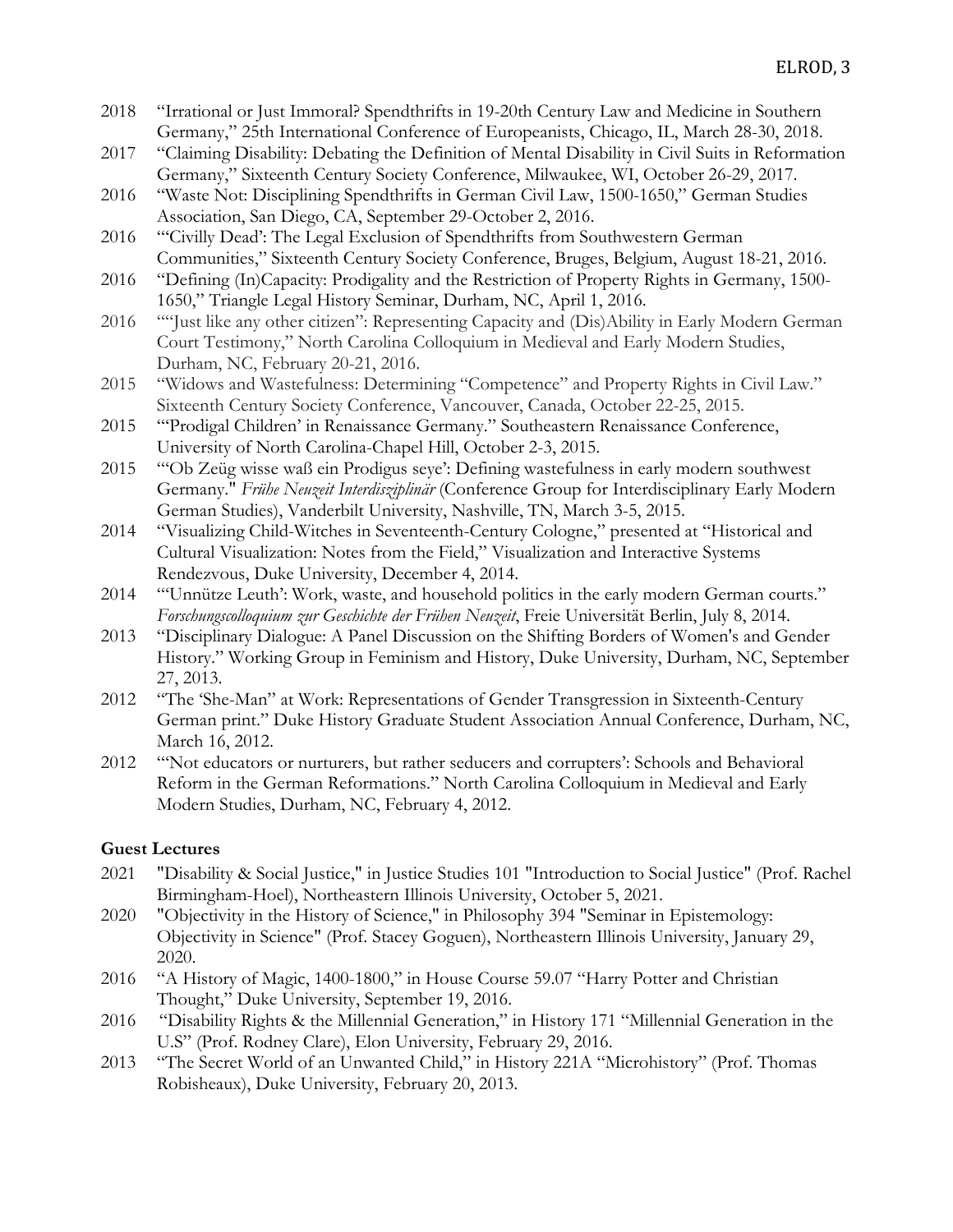## **Fellowships and Awards:**

|           | Total awarded: \$247,735. Individual / Collaborative / Nationally-Competitive.                           |
|-----------|----------------------------------------------------------------------------------------------------------|
| 2018      | NEH Summer Institute "Global Histories of Disability"                                                    |
| 2017-2018 | Health Humanities Lab Seed Grant Funding, Duke University                                                |
| 2016-2017 | Mellon Council for European Studies Dissertation Completion Fellowship                                   |
| 2016-2017 | Dissertation Fellowship, Center for Medieval and Renaissance Studies, Duke University<br>(declined)      |
| 2016      | Summer Research Fellowship, Duke University Graduate School                                              |
| 2015      | Dissertation Research Travel Award, Duke University Graduate School                                      |
| 2015      | Anne Firor Scott Merit Award                                                                             |
| 2015      | Summer Research Fellowship, Duke University Graduate School                                              |
| 2013-2014 | Research Scholarship, German Academic Exchange Service (DAAD)                                            |
| 2013-2014 | Research Award, Fulbright Commission (declined)                                                          |
| 2013-2014 | Finalist, Mellon International Dissertation Research Fellowship                                          |
| 2013      | Research Grant for Dissertation Travel, Central European History Society                                 |
| 2013      | Summer Research Fellowship, Duke University Graduate School                                              |
| 2012      | Summer Research Fellowship for First- and Second-Year Ph.D. Students, Duke<br>University Graduate School |
| 2012      | Pre-Dissertation Research Travel Award, Duke University Graduate School                                  |
| 2011      | Summer Research Fellowship for First- and Second-Year Ph.D. Students, Duke                               |
|           | University History Department                                                                            |
| 2011      | John Snell Prize for best paper in European history, European Section of the Southern                    |
|           | Historical Association.                                                                                  |
| 2010-2014 | James B. Duke Fellowship, Duke University Graduate School                                                |

## **Service**

## **Professional Experience & Service**

| Illinois University<br>$2021 -$<br>Diversity, Equity, & Inclusion Subcommittee Chair, College of Arts and Sciences<br>Academic Affairs Committee, Northeastern Illinois University<br>Secretary and departmental representative, College of Arts and Sciences Academic<br>$2020-$ |  |
|-----------------------------------------------------------------------------------------------------------------------------------------------------------------------------------------------------------------------------------------------------------------------------------|--|
|                                                                                                                                                                                                                                                                                   |  |
|                                                                                                                                                                                                                                                                                   |  |
|                                                                                                                                                                                                                                                                                   |  |
|                                                                                                                                                                                                                                                                                   |  |
| Affairs Committee, Northeastern Illinois University                                                                                                                                                                                                                               |  |
| 2020-2021<br>Harry Hild Writing Scholarship Committee, Northeastern Illinois University                                                                                                                                                                                           |  |
| 2018-<br>Faculty Co-Adviser, Phi Alpha Theta chapter, Northeastern Illinois University                                                                                                                                                                                            |  |
| 2018-<br>History Department Assessment Committee, Northeastern Illinois University                                                                                                                                                                                                |  |
| 2018-2019<br>Universal Design for Learning Committee, Northeastern Illinois University                                                                                                                                                                                            |  |
| 2018<br>"Global Histories of Disability," National Endowment for the Humanities Summer                                                                                                                                                                                            |  |
| Institute, Gallaudet University, June 18-July 13, 2018.                                                                                                                                                                                                                           |  |
| Council Member & Secretary, North Carolina Statewide Independent Living Council<br>2017-2018                                                                                                                                                                                      |  |
| Board Director, Alliance of Disability Advocates, Raleigh, NC<br>2017-2018                                                                                                                                                                                                        |  |
| Co-Founder, Disability and Access Initiative Faculty Working Group<br>2017-2018                                                                                                                                                                                                   |  |
| Faculty Fellow, Teaching for Equity Fellowship Program<br>2017-2018                                                                                                                                                                                                               |  |
| Faculty Advisor, Duke Disability Alliance, Duke University<br>2016-2017                                                                                                                                                                                                           |  |
| 2016<br>Program Coordinator, Language, Arts and Media Program Lab, Duke University                                                                                                                                                                                                |  |